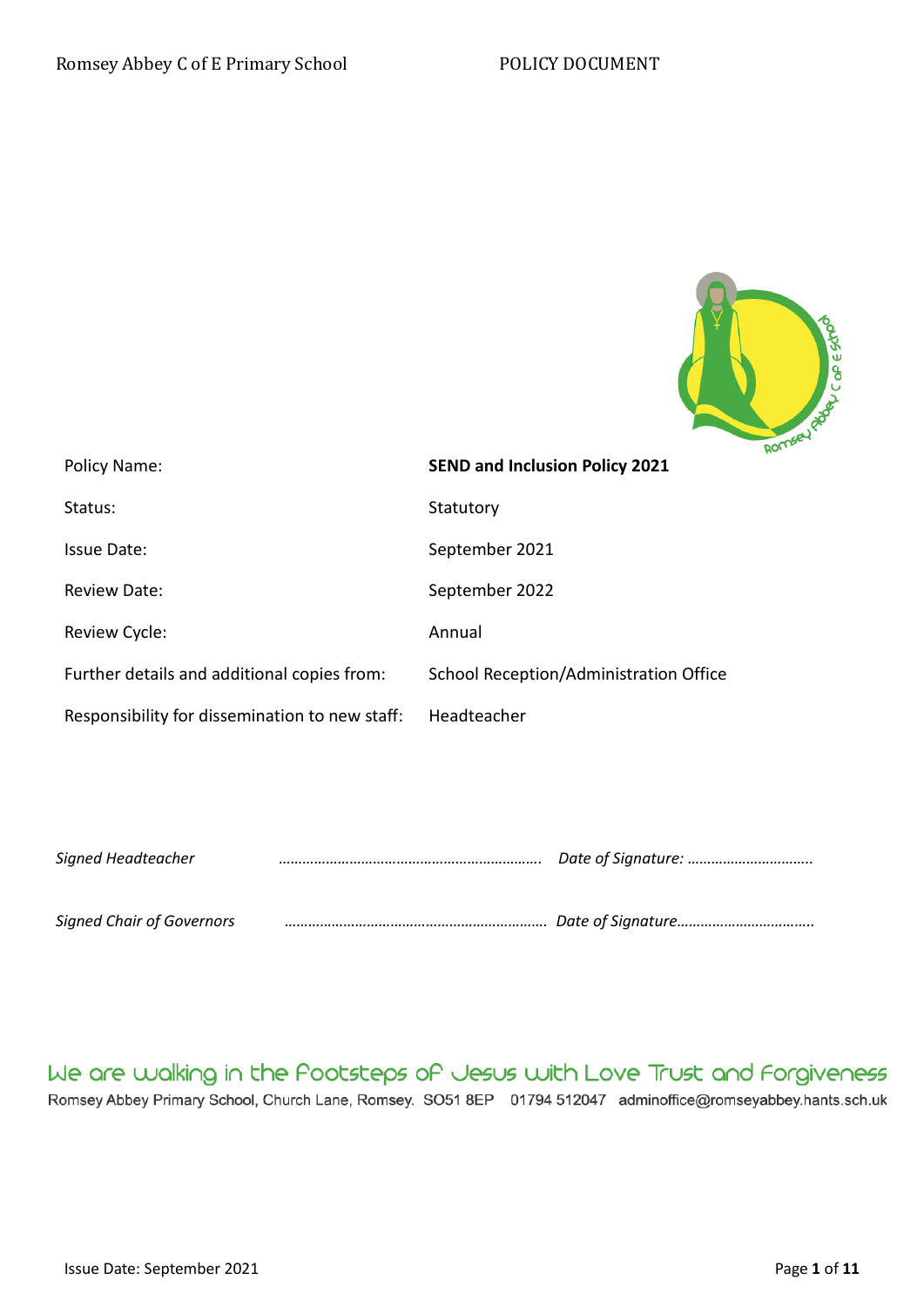# **Contents**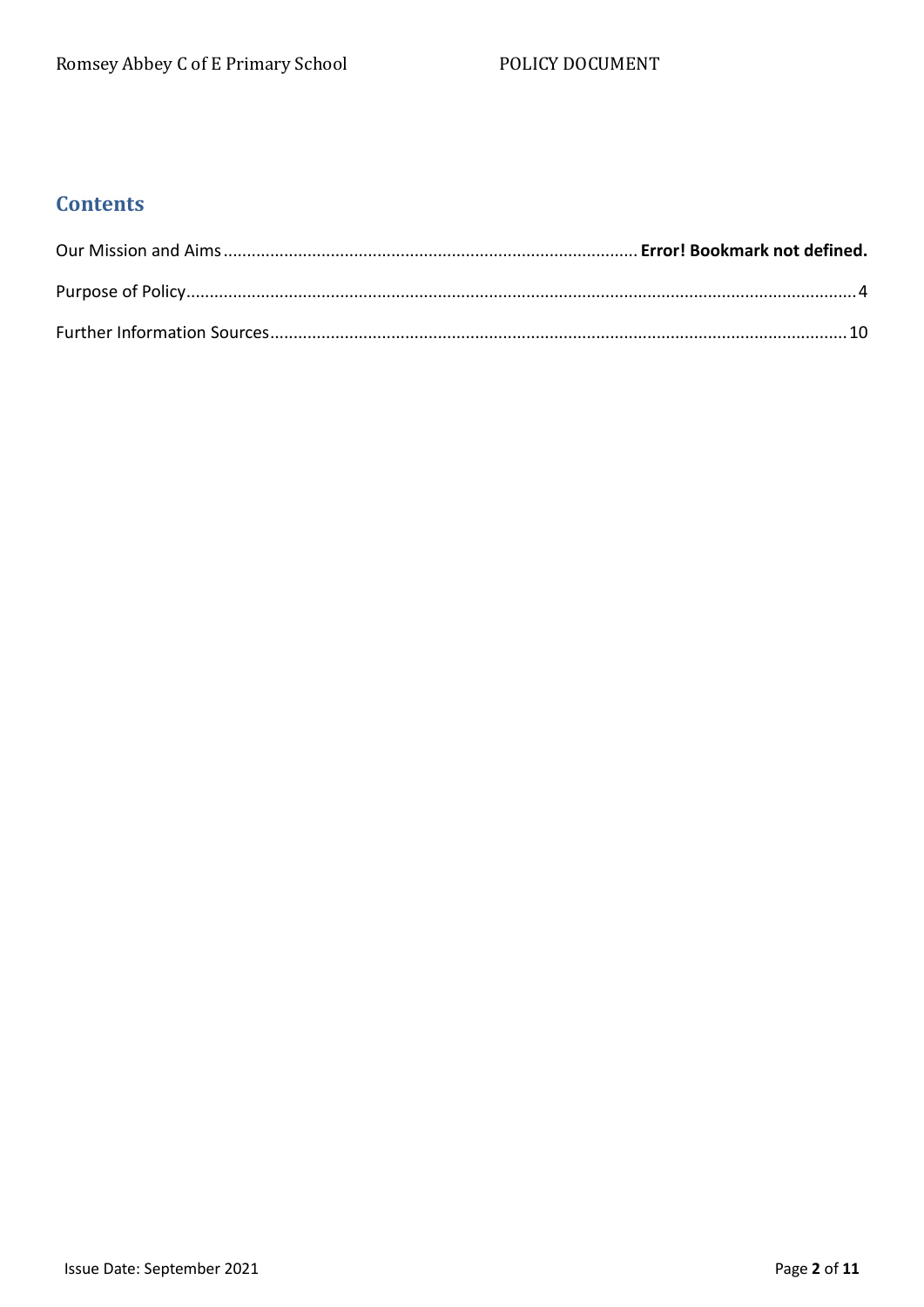## **Vision Statement**

Romsey Abbey C of E Primary School will be a distinctive community, rooted in Christian values, whose culture has limitless ambition, professionalism, engagement and caring at its heart. Staff, parents and governors will work together closely to give every child the best possible education and life chances. The school will be viewed by the local Community as a centre of excellence.

# **Our Mission**

At Romsey Abbey CE School we believe that a world of opportunity lies at our feet. We see our role as a school as instilling in learners the confidence to enable success and relish challenge. We help children, families and staff to learn how to demonstrate love and grow in our ability to forgive each other, to aspire to be the best we can be. We feel it is important to both rejoice in our own success and equally in the success of others. As a church school our whole school life is based around our common values of, "walking in the footsteps of Jesus with love, trust and forgiveness."

# **Our Aims**

Build a culture and ethos of support and respect, inclusive of language, ethnicity, ability and gender.

Create a healthy, safe environment through relationships, resources and opportunities which are accessible to all.

Provide an outstanding curriculum and learning environment that inspires, achieves the highest standards, creates a spirit of adventure, reflects culture and community and builds confident and independent learners.

Strive to build systems of communication that ensure all members of the school family have opportunities to contribute ideas and knowledge that will be valued.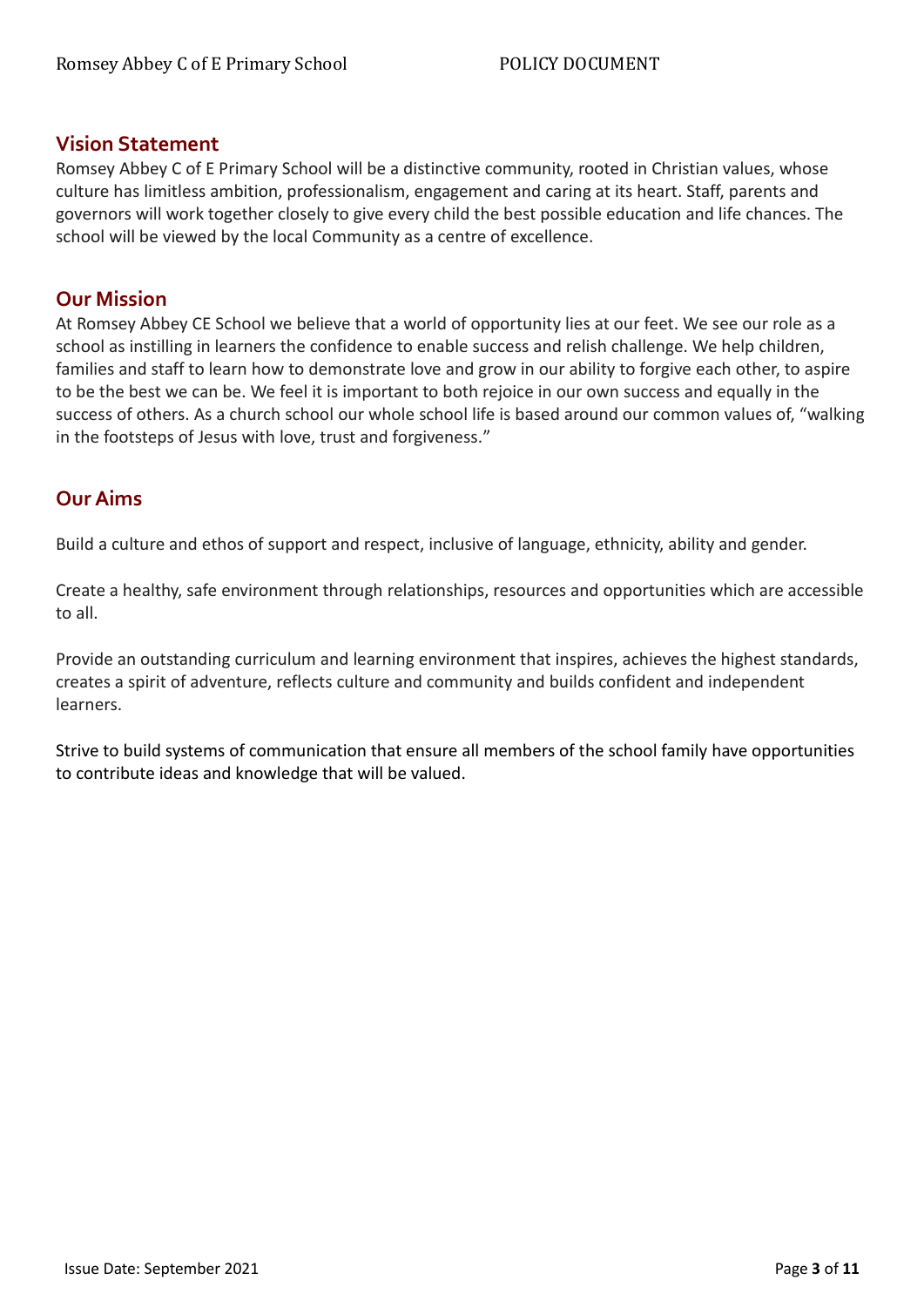# <span id="page-3-0"></span>**Purpose of Policy**

The 2014 Code of Practice says that:

A person has SEND if they have a learning difficulty or disability which calls for special educational provision to be made for him or her. At compulsory school age this means he or she has a significantly greater difficulty in learning than the majority of others the same age, or, has a disability which prevents or hinders him or her from making use of facilities of a kind generally provided for others of the same age in mainstream schools. *Taken from 2014 SEN Code of Practice: 0-25 Years – Introduction xiii and xiv.*

### **SEND at Romsey Abbey CE Primary School**

At Romsey Abbey we feel that our SEND provision works best when families and school work closely together. Class teachers keep families updated about the child's progress and they are the best people to contact if families have any queries about the child's learning as they know the child best. Other enquiries can be addressed to Mrs Julie Symonds Inclusion Leader or Mrs Hayley Coughlin SENDCo. Please make an appointment with the school office if you wish to speak to the SENDCo.

At Romsey Abbey we:

- Identify, at the earliest possible opportunity, barriers to learning and participation for pupils with SEND
- Ensure that every child experiences success in their learning and achieves to the highest possible standard, making expected rates of progress
- Enable all children to participate in lessons fully and effectively
- Value and encourage the contribution of all children to the life of the school
- Work closely with parents and children to ensure that we take into account the child's own views and aspirations and the parents' experience of, and hopes for, their child
- Work with the Governing Body to enable them to fulfil their statutory monitoring role with regard to the Policy Statement for SEND
- Work closely with external support agencies, where appropriate, to support the needs of individual pupils
- Ensure that all staff have access to training and advice to support high quality teaching and learning for all pupils
- Ensure all children are closely monitored, and their progress tracked five times per year by the class teacher, SENDCo and Head Teacher.
- All children benefit from 'High Quality Teaching'. This means that all teachers expect to assess, plan and teach all children at the level, which allows them to make progress with their learning and become independent. In addition, we implement some focused interventions, either individually or in small groups, to target particular skills

• We have high expectations of all of our children. Our aim is that all children on our SEND register make progress which compares well with the progress made by other children in school and also with children who have SEND nationally

### **There are four broad categories of SEND:**

- - Communication and Interaction
- - Cognition and Learning
- - Social, Emotional and Mental Health
- - Physical and Sensory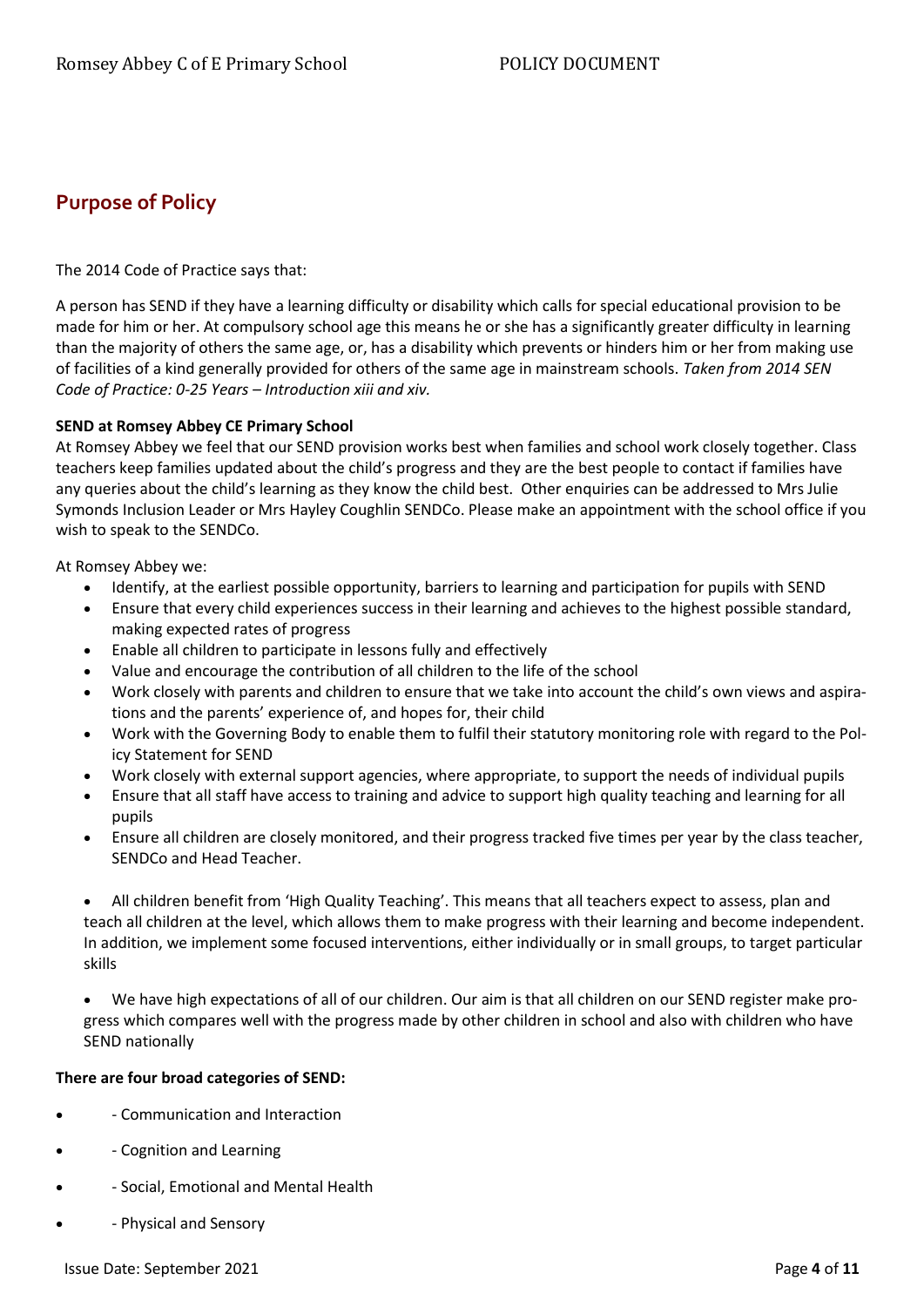We have children in all of these categories of SEND. Around 14% of our children are currently at SEN Support or have EHCPs (Education, Health and Care Plans). This is broadly in line with the national average and it equates to approximately 3 children in a class, all teachers expect to have children with SEND in their classes and they have a good understanding of how to support them. All children are different and it is vital that we notice the challenges children of all abilities face and put strategies in place to support them. .

We currently have the following types of SEND needs within our school:

### • **Cognition and Learning**

- Dyslexia and dyspraxia
- Moderate learning difficulties

### • **Communication and Interaction**

- Autistic spectrum and language delays / disorders
- Speech sound delays / disorders
- Social communication difficulties

### • **Social, Emotional and Mental Health**

- ADHD
- Emotional difficulties and attachment disorders
- Mental health difficulties

### • **Physical and Sensory**

- Physical disabilities, including fine and gross motor difficulties
- Sensory processing disorders
- Neuromuscular disorders
- Visual and hearing impairment

Our SEND register includes children with a formal diagnosis as well as those with learning profiles consistent with a diagnosis. We would not treat any SEND child differently if they have a diagnosis but we would always look at ways to support the challenges a child faces. A diagnosis may give us a more detailed picture of a child's needs but will not necessarily change the provision which is provided for them.

### **Identifying Children at SEN Support**

Children with SEND are identified by one of two main assessment routes, both of which are part of the overall approach to monitoring the progress of all pupils:

- The progress of every pupil is monitored and discussed at pupil progress meetings. Where children are identified as not making progress (using teacher assessment data and results from standardised tests) in spite of High Quality Teaching they are discussed with the SENDCo and Headteacher and where necessary, a plan of action is agreed
- Class teachers are continually aware of children's learning. If they observe that a child, as recommended by the 2014 SEN Code of Practice, is making less than expected progress, given their age and individual circumstances, they will seek to identify a cause. This can be characterised by progress which:
	- Is significantly slower than that of their peers starting from the same baseline
	- Fails to match or better the child's previous rate of progress
	- Fails to close the attainment gap between the child and their peers

If parents have concerns, they can also request that we look more closely at their child's learning. We take all parental concerns / requests seriously and investigate them all. Frequently the concern can be addressed by High Quality Teaching or additional parental support. If this is not the case, a period of monitoring will take place and the child may then be placed at SEN Support on our SEND register.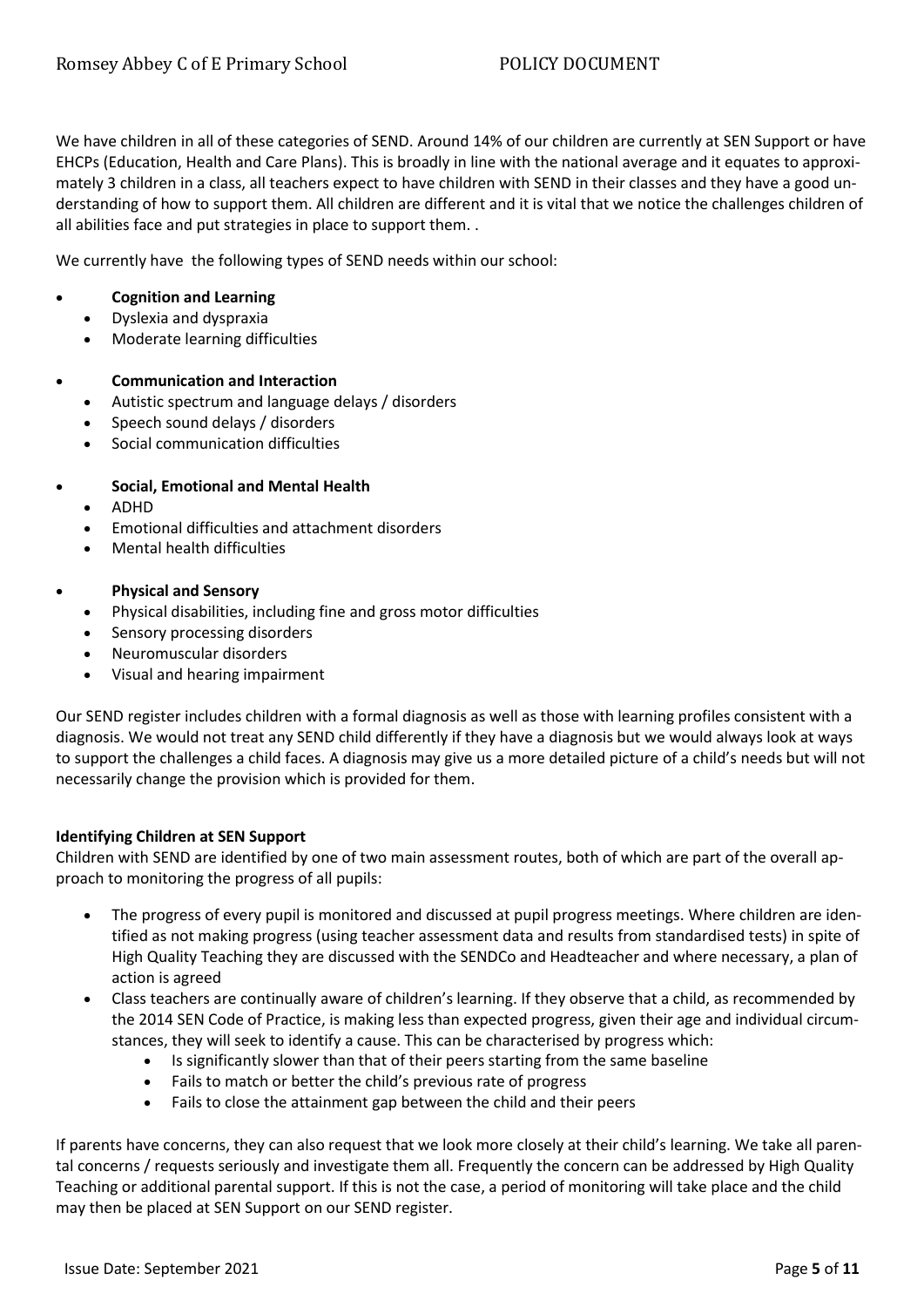The SENDCo and various staff members are trained to undertake a range of standardised tests with children. These assessments can be used by the SENDCo to add to and inform a teacher's own understanding of the needs of the child.

Although the school can identify special educational needs, and make provision to meet those needs, we cannot offer other diagnoses. Parents are advised to contact their GP if they think that their child may have ASD, ADHD, a mental health issue (e.g. heightened anxiety) or some other medical problem / disability.

### **Working with Parents and Children**

We aim to have good and informative working relationships with all of our parents. If a child is experiencing difficulties, parents will be informed either at parents' meetings or during informal meetings to discuss the child's progress. It should not come as a surprise to a parent to learn that their child is being identified as having SEND.

Once a child has been identified as having SEND, the class teacher will invite the parents to a meeting to:

- Formally let them know that their child is placed on the SEND register at SEN support
- Discuss the assessments that have already been completed
- Discuss the provision for the coming term, including some SMART (specific, measurable, achievable, realistic and time-specific) short-term targets to work towards

The provision put in place is then monitored at Pupil Progress Meetings and fed back to parents. Progress towards the targets set are monitored and, where appropriate, new targets and provision are set. This is part of the graduated approach cycle of 'Assess, Plan, Do, Review' required in the Code of Practice.

### **Paperwork for Children at SEN Support**

Once a child has been identified as needing SEN Support, a Learning Plan is produced and/or reviewed. The plan records specific and challenging targets for the child to achieve in a phase, together with the personalised provision (which may be 1:1 or in a small group) put in place to enable the child to achieve these targets. We will liaise with any external agencies as appropriate during this time, ensuring that we follow their recommendations and advice.

### **Moving to an EHCP (Education, Health and Care Plan)**

If children fail to make progress, in spite of high quality, targeted support at the SEN Support level, we may apply for the child to be assessed for an EHCP. Generally, we apply for an EHCP if:

- The child has a disability which is lifelong and which means they will always need support to learn effectively
- The child's achievements are so far below their peers that we think it likely that the child may at some point benefit from special school provision
- The child is looked after and/or likely to move schools frequently (e.g. service families) and therefore additionally vulnerable

### **Having a diagnosis (e.g. of ASD, ADHD or dyslexia) does not mean that a child needs an EHCP.**

### **Teaching and Learning**

We believe that all children learn best with the rest of their class. Our aim is for all children to be working independently, in class, with work that is suitably challenging. Children with SEND are entitled to be taught by their teacher, not always by a Teaching Assistant (TA). Teachers are responsible for the learning (progress and attainment) of all of the children in their class and aim to spend time each day working with all children, including those with SEND, individually or as part of a group.

When allocating additional TA support to children, our focus is on outcomes; we aim to put in sufficient support to enable the child to reach their challenging targets, but without developing a learned independence on an adult.

The school has a range of interventions available, which form part of the provision map within Edukey. When considering an appropriate intervention, we look first at the child's profile of learning in order to select the intervention that is best matched to the child. Where the needs are complex and there is more than one main area of need, the needs are prioritised and only 1 or 2 are addressed at a time. Targets for children at SEN Support are deliberately challenging in the attempt to close the attainment gap between them and their peers. Interventions are often crucial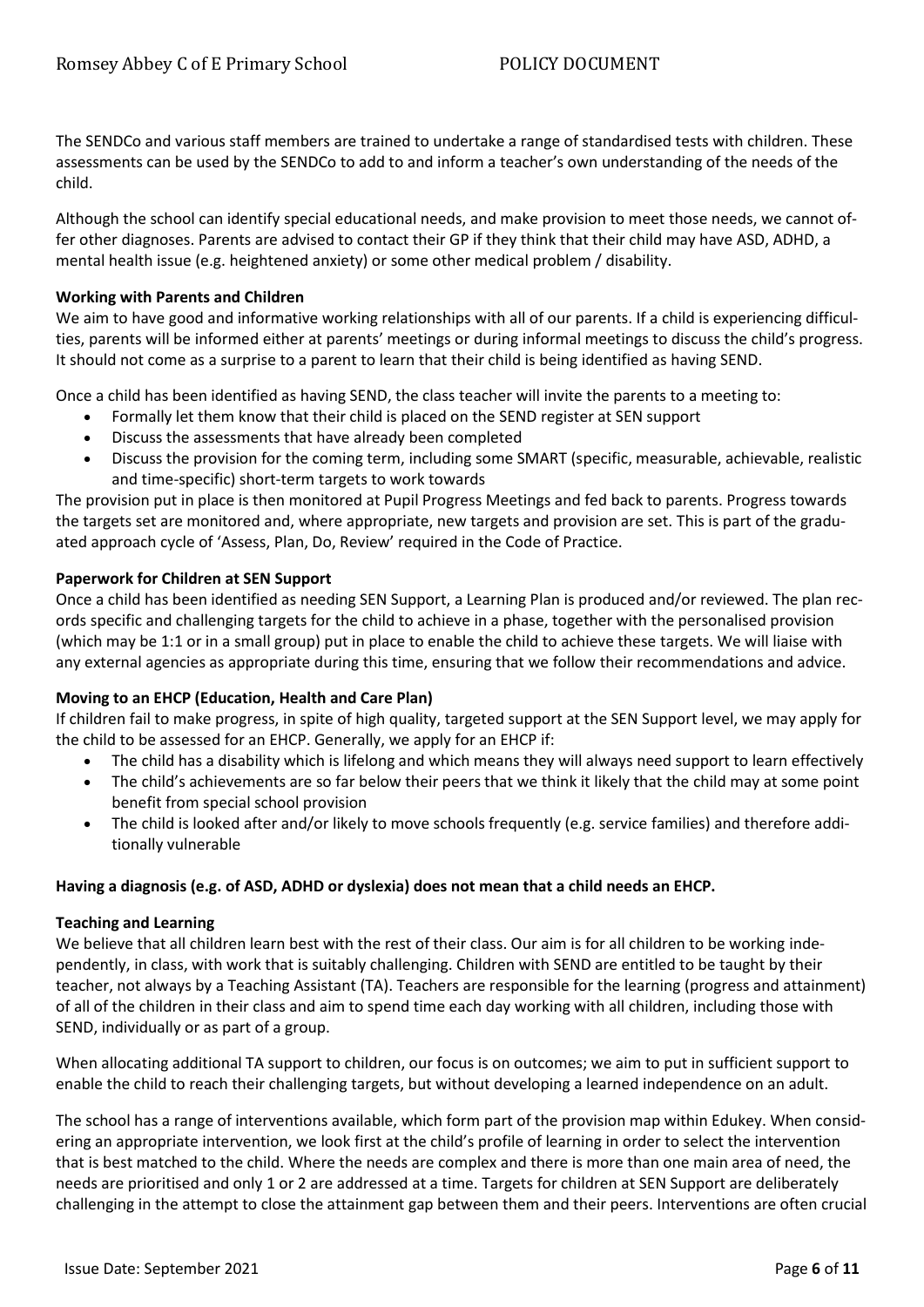in closing these gaps, so are monitored closely by both the class teacher, who monitors progress towards the targets during the intervention, and by the SENDCo, who monitors overall progress after the intervention.

- Interventions are planned in roughly 6 week phases but may run for a term enabling time to apply and embed the learning in class work
- At the end of each phase, children's progress towards their targets is assessed and recorded
- A decision is then made as to whether to continue the intervention, to swap to a new intervention, to allow a period of consolidation in class or to focus on another area of need
- Interventions will be adapted accordingly throughout the teaching phase to ensure they are challenging as well as achievable

The SENDCo monitors interventions to identify what works and therefore provide value for money.

### **Adaptations to the Curriculum Teaching and Learning Environment**

Romsey Abbey CE Primary School is easily accessible. The classrooms are on one level, there is a lift to allow access to the main hall, corridors are wide and we have an easy access toilet. Other adaptations to the physical environment can be made, as appropriate, to accommodate children with other disabilities.

All of our classrooms are inclusion-friendly. We aim to teach in a way that will support children with tendencies towards Dyslexia, Dyspraxia, ASD etc. to achieve. It is good practice to support all children in this way, but it is vital for those who particularly need it. All of our children access the full National Curriculum and we recognise achievement and expertise in all curricular areas. As part of normal class differentiation, curriculum content and ideas can be simplified and made more accessible by using visual, tactile and concrete resources. Where children qualify for adapted access arrangements (e.g. for KS2 SATs tests - extra timing, having a reader or a scribe etc.) we apply for these and ensure they are provided, giving all pupils the opportunity to achieve to the best of their ability.

### **Access to Extra-Curricular Activities**

All of our children have equal access to before school, lunchtime and after school clubs, which develop engagement with the wider curriculum. Where necessary, we make accommodations and adaptations to meet the physical and learning needs of our children.

Class trips are an important part of our curriculum and we aim for all children to benefit from them. No child is excluded from a trip because of their SEN, disability or medical needs. Risk assessments are carried out and procedures are put in place to enable all children to participate. On rare occasions health and safety cannot be met by reasonable adjustments and alternative provision will be made by the school in partnership with families.

### **Staff Expertise**

All of our teachers are trained to work with children with SEND. Some are very experienced and others less so, but all have access to advice, information, resources and training to enable them to teach all children effectively. We offer training and self-help opportunities regularly through access to in-house or Local Authority courses, provision of books or guidance towards useful websites. We utilise our, in house, coaching programme of training to enable teachers and support staff to observe and learn from more experienced members of the team.

If we identify information we cannot access without the aid of additional, more specialist help, the school is able to refer individual children to or buy-in additional expertise from the Local Authority. This includes access to Educational Psychologists, Advisory Teachers and Therapists (Speech and Language Therapists, Occupational Therapists and Physiotherapists).

### **Children with Social, Emotional and Mental Health Needs**

Behaviour is not classified as a SEND. If a child shows consistent unwanted behaviours, the class teacher will assess the child's needs, taking into account family circumstances and the child's known history of experiences. If the child's behaviour is felt to be a response to trauma or to home-based experiences (e.g. bereavement, parental separation) we will organise a meeting with the family and support the child through that process. We can also refer to the Early Help Hub who can provide support and signpost additional services that exist in the local area.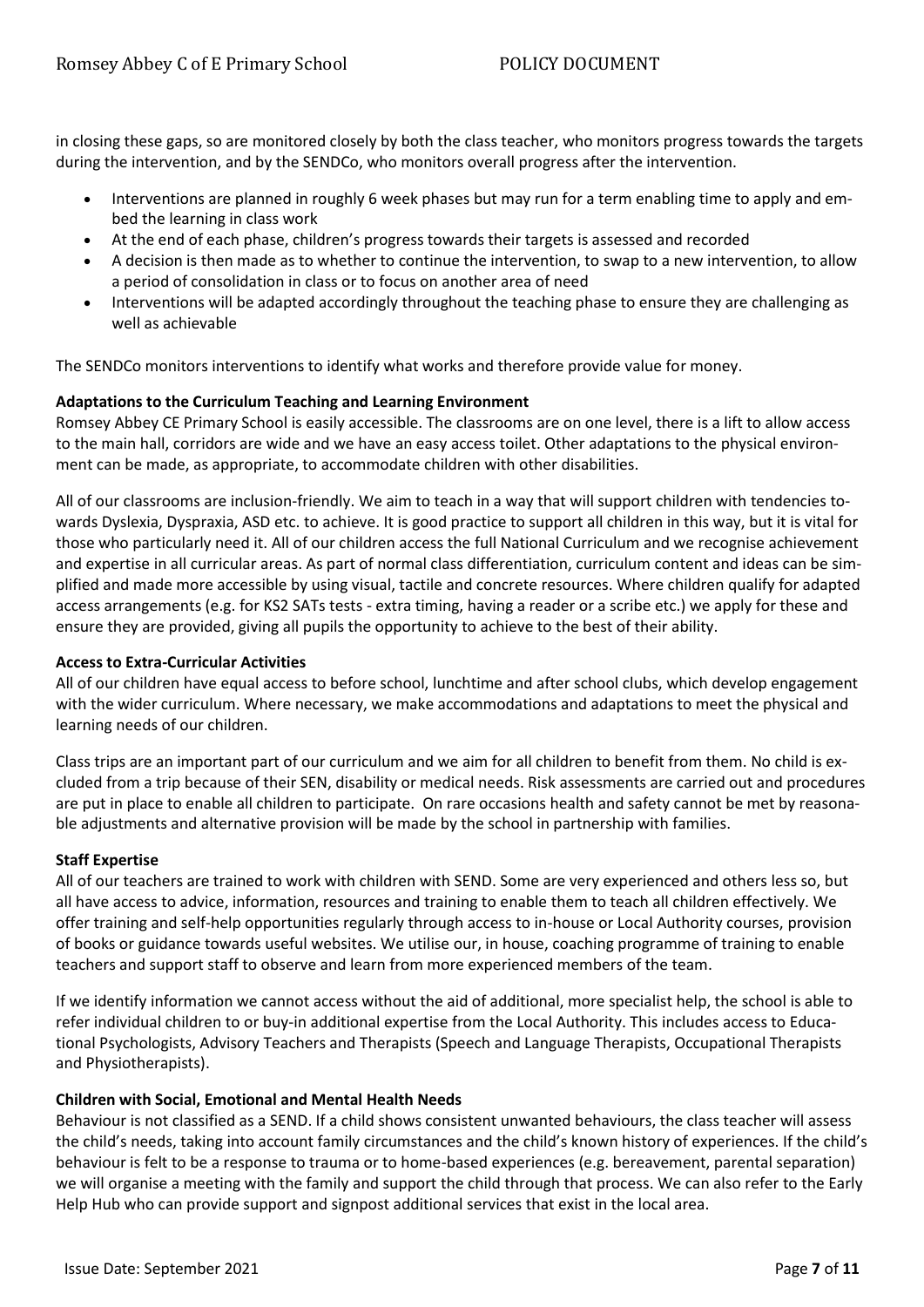If parents and school are concerned that the child may have mental health needs, we encourage parents to ask their GP for a referral to CAMHS. School can also initiate this process.

If the child is felt to have minor, but ongoing social or emotional needs (for example anger management issues), the school can offer a range of structured programmes to support in these areas. These programmes are generally delivered by our school ELSA and Family Support Worker who is trained and who develops good, trusting relationships with the children.

All children's behaviour is responded to consistently in line with our Behaviour Policy, although reasonable adjustments are made to accommodate individual needs.

The school has a zero-tolerance approach to bullying, especially towards children with SEND and disabilities. We will actively investigate all allegations and, if there is cause, work with both the bully and the victim to improve their social skills.

### **Transition Arrangements**

We understand how difficult it is for children and parents as they move into a new class or a new school and will do what we can, according to the individual needs of the child, to make transitions between classes as smooth as possible. This may include, for example:

- Additional meetings for the parents and child with the new teacher
- Additional visits to the classroom environment in order to identify where the toilets are, where the lockers are etc.
- Opportunities to take photographs of key people and places in order to make a transition booklet.

### **Transition to Secondary School**

Transition reviews for Year 6 pupils with SEND are held in the Spring Term of Year 6. The secondary school SENCo is invited to Annual Reviews and other review meetings. Additional transition arrangements may be made at these reviews e.g. extra visits, travel training and summer school programmes.

### **Governors**

It is the statutory duty of the governors to ensure that the school follows its responsibilities to meet the needs of children with SEND following the requirements of the Code of Practice 2014.

The Governor with particular responsibility for SEND is Mrs Jemma Jones. She meets with the SENCo at least termly to discuss the actions taken by the school.

### **Complaints**

The school works, wherever possible, in partnership with parents to ensure a collaborative approach to meeting pupil's needs.

All complaints are taken seriously and are heard through the school's complaints policy and procedures.

### **Hampshire's Local Offer**

The purpose of the local offer is to enable parents and young people to see more clearly what services are available in their area and how to access them. It includes provision from birth to 25, across education, health and social care. Hampshire's Local Offer is available from the website [https://fish.hants.gov.uk/kb5/hampshire/directory/lo](https://fish.hants.gov.uk/kb5/hampshire/directory/localoffer.page)[caloffer.page](https://fish.hants.gov.uk/kb5/hampshire/directory/localoffer.page)

It is the One Stop Shop for Hampshire children and young people with additional needs and disabilities. It includes information about activities and breaks available for Hampshire children with SEND as well as information for parents about benefits, and explains how Hampshire aims to support children through education, health and social care.

### **Equal Opportunities**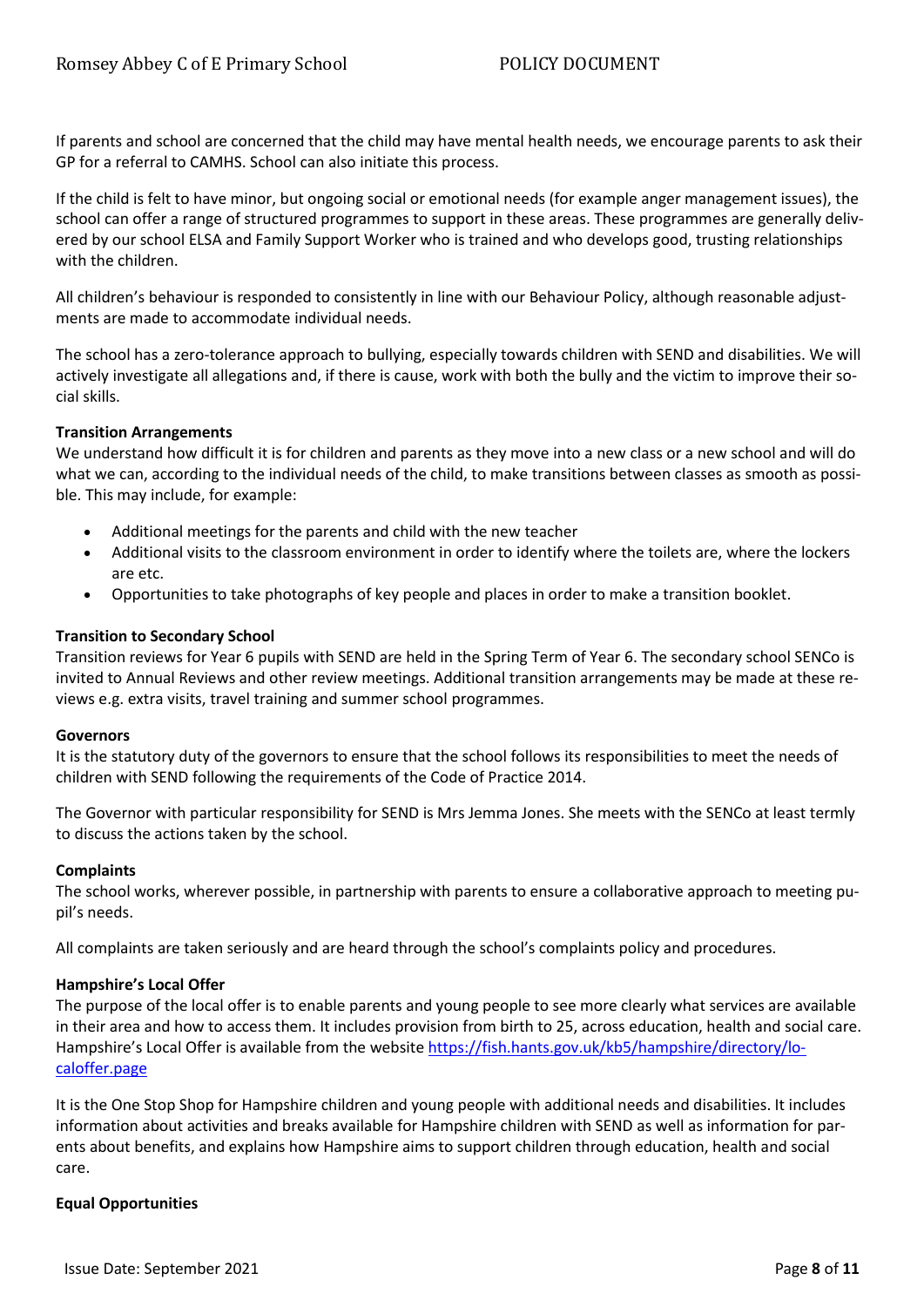The school is committed to providing equal opportunities for all, regardless of race, faith, gender or capability in all aspects of school. We promote self and mutual respect and a caring and non-judgemental attitude throughout the school.